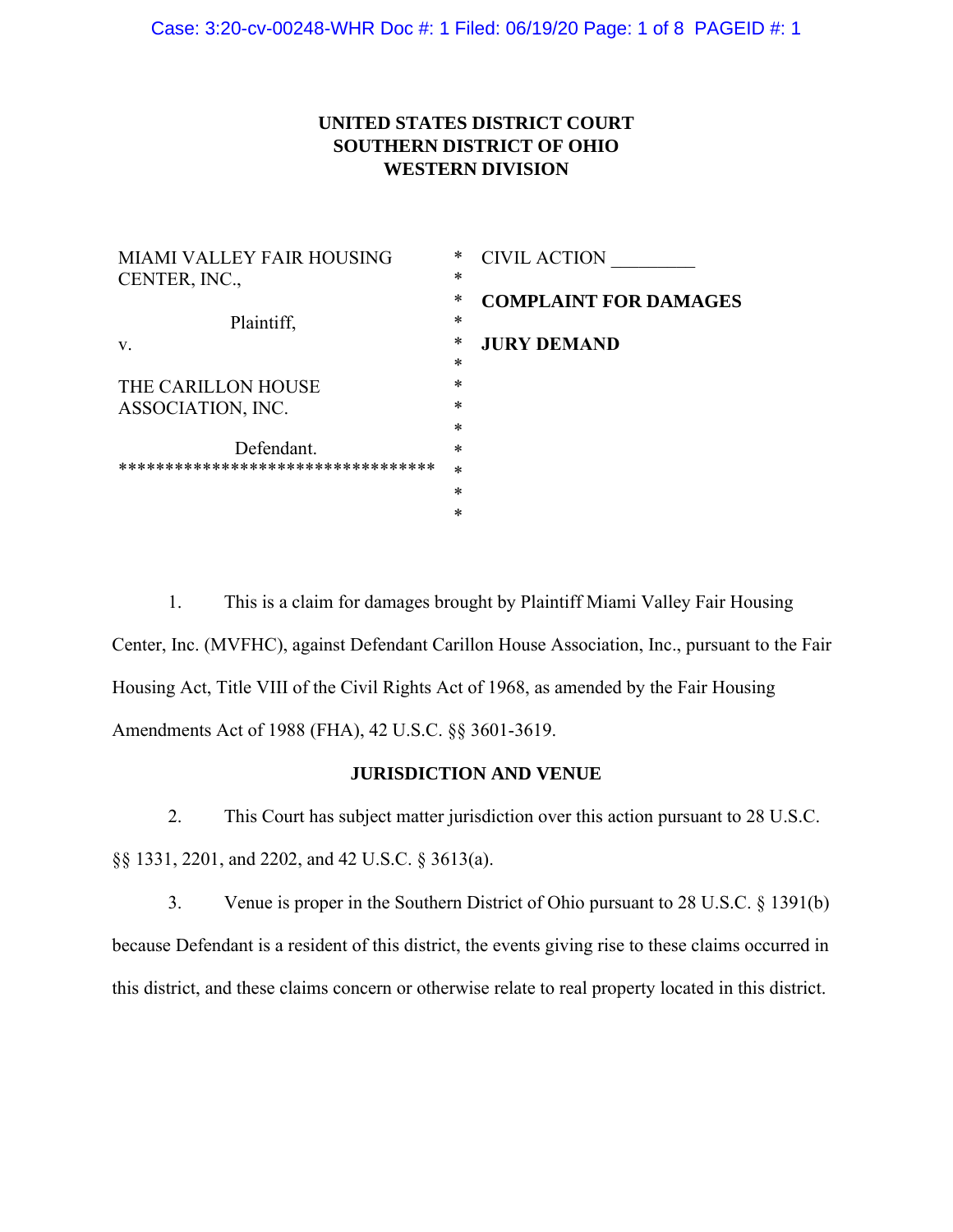#### **PARTIES**

4. Plaintiff Miami Valley Fair Housing Center, Inc. is a private non-profit organization incorporated under the laws of Ohio. Its mission includes the elimination of housing discrimination against all persons because of race, color, religion, national origin, sex, disability, familial status, or any other characteristic protected under federal, state, or local laws, and to ensure that housing opportunities are provided without illegal discrimination.

5. MVFHC provides counseling, guidance, information, and support to individuals who encounter discrimination in their search for housing. MVFHC also undertakes actions that are designed to encourage fair housing practices by educating consumers of their rights and professionals of their responsibilities under the FHA; identifying barriers to fair housing in order to counteract and eliminate discriminatory housing practices; and working with elected and government representatives to protect and improve fair housing laws.

6. Plaintiff is a Qualified Fair Housing Enforcement Organization within the meaning of 24 C.F.R. Subtitle B, Ch. I, Section 125–103. It is qualified to receive federal funding under the Fair Housing Initiatives Program, which is a critical component of the civil rights enforcement infrastructure in the United States. *See* Housing and Community Development Act of 1987, § 561 (42 U.S.C. § 3616a). Among other criteria, it has been certified by HUD to have at least two years of experience in complaint intake, complaint investigation, testing for fair housing violations, and enforcement of claims.

7. Defendant Carillon House Association, Inc., is a non-profit corporation established in 1973. It owns and operates Carillon House, a residential community of condominiums located at 2230 S. Patterson Blvd., Dayton OH, 45409. The building has fifteen stories, is serviced by two elevators and two parking garages, and has several areas available for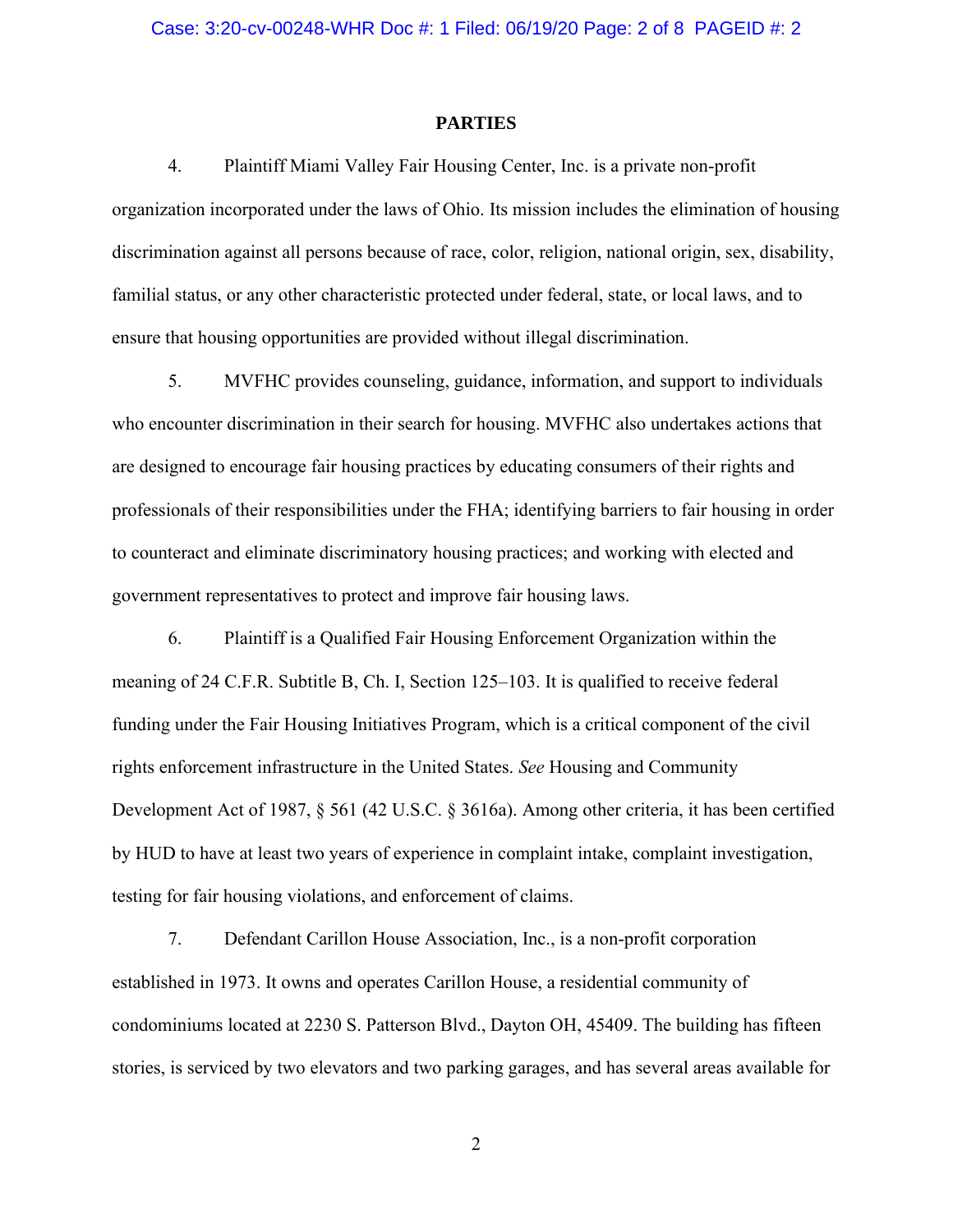### Case: 3:20-cv-00248-WHR Doc #: 1 Filed: 06/19/20 Page: 3 of 8 PAGEID #: 3

public and common use of residents and guests. The Carillon House Board of Directors is responsible for managing the affairs of the Association, and is comprised of unit owners who have been elected by fellow unit owners at the annual meeting or appointed by the Board in accordance with the Association By-Laws.

### **FACTS**

## *Defendant Published and Distributed Notices and Statements Indicating a Limitation and Discrimination Based on Disability*

10. In January, 2020, Defendant through its Board of Directors approved publication a tri-fold brochure entitled "Carillon House Pet Etiquette" (hereafter "the Brochure"). The Brochure set limitations, restrictions, and rules prohibiting the presence of "pets" in public and common use areas throughout Carillon House. Specifically, the ingress and egress of pets was restricted to a single door located in the north garage. Pets were no longer permitted to be present or pass through other common or public avenues of ingress or egress, such as the main entrance to Carillon House, and the south garage door unless the pet was being taken to the owner's car in anticipation of leaving the building.

11. Although there was nothing improper about the limitations imposed on people with animals who own "pets," the limitations and restrictions in the Brochure were expressly made applicable to residents with disabilities who need and use service animals and emotional support animals, even though such animals are not considered "pets" within the meaning of the Americans with Disabilities Act or the Fair Housing Act. Indeed, the Brochure stated: "Service, therapy and emotional support pets are not exempt from this policy." The Brochure also discouraged residents from using the individualized "reasonable accommodation" process available under the Fair Housing Act, 42 U.S.C. §3604(f)(3)(B). To the contrary, the Brochure claimed to be making accommodations for all people with disabilities on a universal,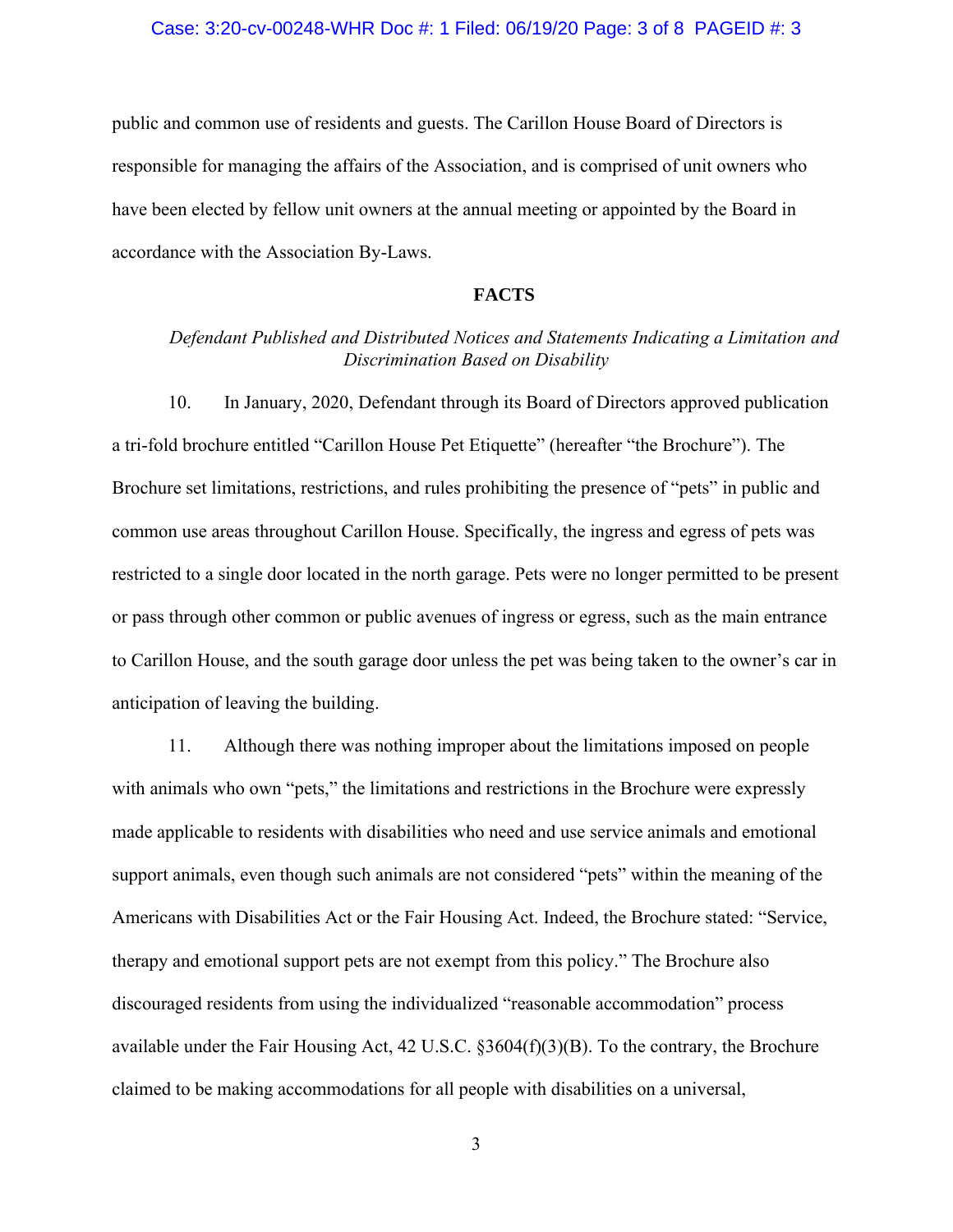### Case: 3:20-cv-00248-WHR Doc #: 1 Filed: 06/19/20 Page: 4 of 8 PAGEID #: 4

undifferentiated basis. The Brochure stated: "Reasonable accommodations have been made by [such residents] using the elevators, N. Garage ramp and N. Garage exits." The Brochure did not advise residents of their rights to individualized determinations of their need for accommodation to the ingress/egress restrictions contained in the Pet Etiquette Brochure.

12. Assistance animals under the Fair Housing Act include, but are not limited to, "service animals," as that term is used under the Americans with Disabilities Act ("ADA"). Under the Fair Housing Act, an assistance animal can also include "emotional support animals." The ADA defines "service animal," almost always a dog, as an animal "individually trained to do work or perform tasks for the benefit of an individual with a disability." Emotional support animals need not be specifically trained to do work or perform tasks. 28 C.F.R. § 36.104.

13. The Defendant was well aware of the rights provided under the Fair Housing Act to people with disabilities who use service animals or assistance animals. Prior to its adoption of the Pet Etiquette Brochure, a committee of residents had recommended that the Brochure exempt service and assistance animals from the ingress and egress rules, and that the Brochure include a statement that such animals be allowed to enter and exit through any door of Carillon House. Nevertheless, Defendant's Board of Directors rejected this suggestion, and instead published its requirement that the restrictive ingress/egress rule applied even to service and assistance animals.

14. The Brochure was published, posted, and widely disseminated throughout Carillon House and its residents on or around March 6, 2020.

> *Plaintiff Successfully Advocated to Eliminate, Modify, and Rescind Defendant's Discriminatory Publication.*

15. Plaintiff Miami Valley Fair Housing Center subsequently became aware of the publication and wide distribution of the Brochure to Carillon residents. On March 7, 2020, therefore, Plaintiff wrote to Defendant, advising it that the Brochure and its statements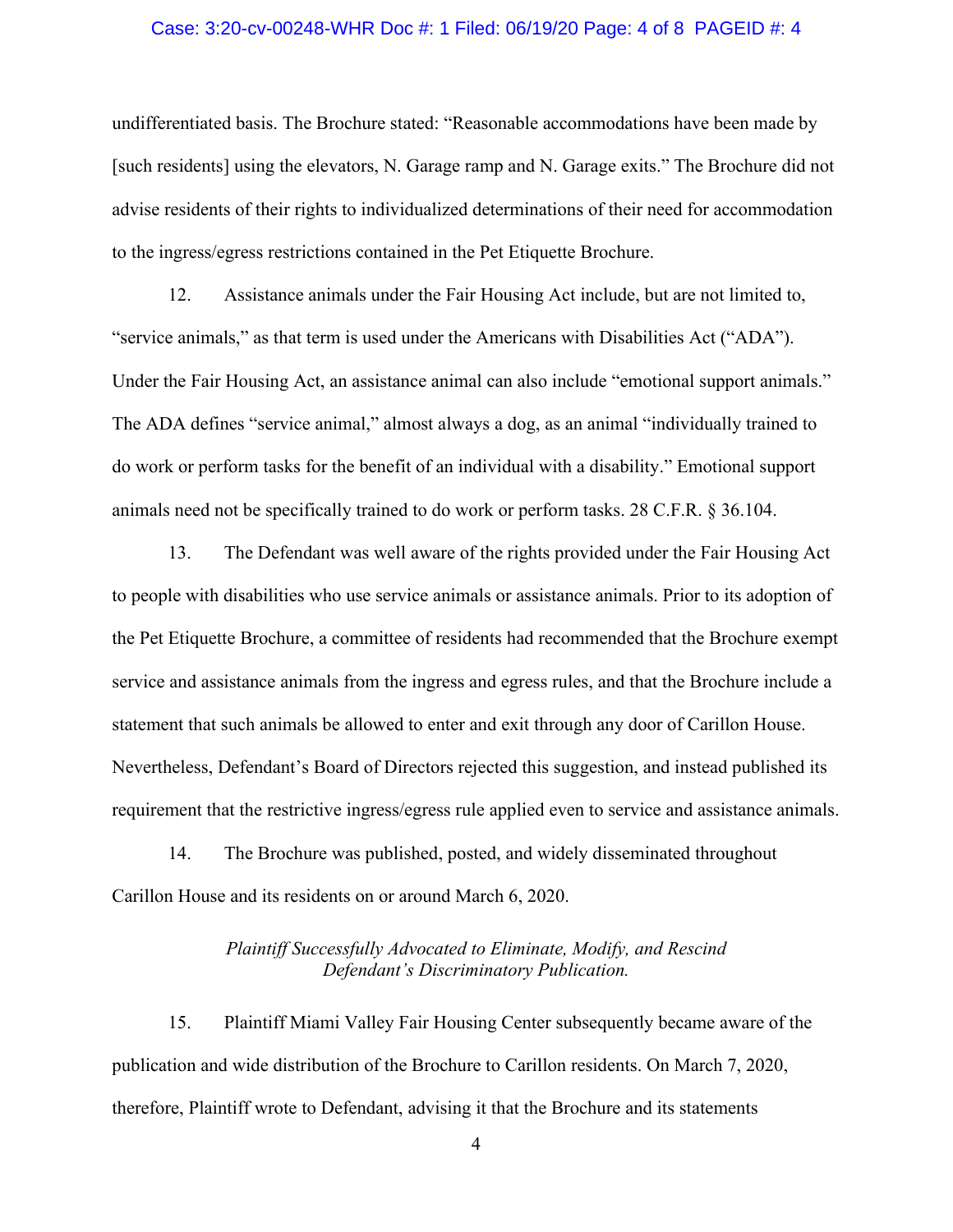### Case: 3:20-cv-00248-WHR Doc #: 1 Filed: 06/19/20 Page: 5 of 8 PAGEID #: 5

improperly suggested to an ordinary reader that the ingress and egress of a particular group of people (specifically, people with disabilities) was being limited and restricted in violation of the Fair Housing Act. Plaintiff advised Defendant that a number of statements contained in the brochure were incorrect, and that enforcement of the new rules would result in illegal housing discrimination against individuals with disabilities, in violation of state and federal fair housing laws. Furthermore, Plaintiff advised Defendant that the Brochure mischaracterized the process applicable to requesting reasonable accommodations. Plaintiff included with its letter a copy of the Department of Housing and Urban Development's Joint Statement on Reasonable Accommodations (available at [https://www.hud.gov/sites/documents/huddojstatement.pdf.](https://www.hud.gov/sites/documents/huddojstatement.pdf)) Plaintiff requested that the Board rescind the brochure immediately.

16. Defendant did not rescind the Brochure immediately in response to Plaintiff's March 7, 2020, letter. Instead, it hired outside legal counsel, who thereafter engaged in a series of letter communications with Plaintiff throughout the remainder of March, 2020. By April 2, 2020, the matter had still not been resolved, the Brochure still stated the official policy and practice of Defendant, and so Plaintiff engaged its own counsel to engage in continued negotiation with Defendant's counsel.

17. Finally, after another month of communication between counsel for the parties, and as a result of Plaintiff's advocacy, Defendant officially modified its Rules and Regulations concerning animal ingress and egress to include acceptable language about the rights of people with disabilities.

## *Plaintiff Incurred Damages and Costs as a Consequence of Defendant's Unlawful Publication.*

18. As a result of the Defendant's unlawful publication of a notice and statement that indicated limitations and discrimination against people with disabilities as described above,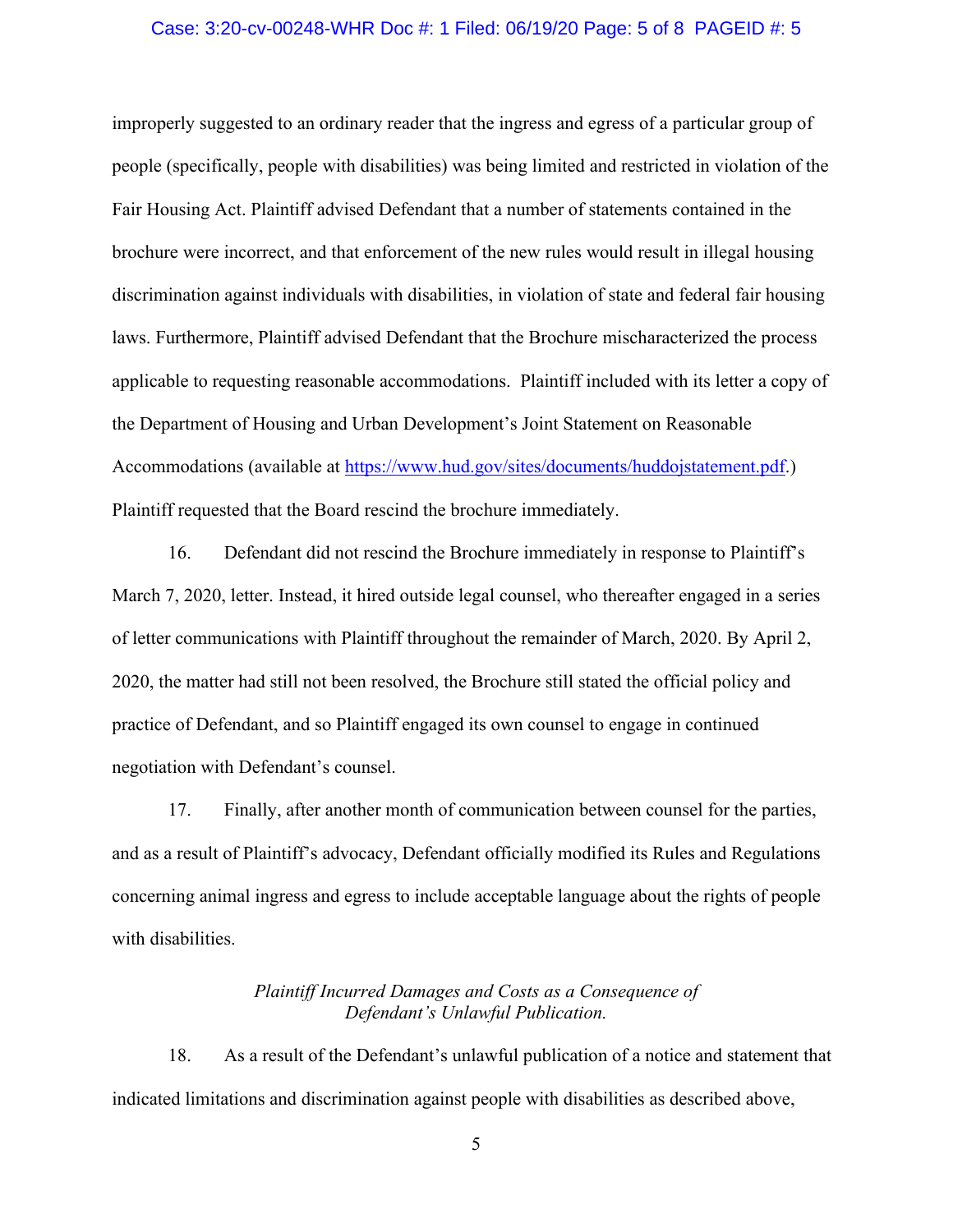#### Case: 3:20-cv-00248-WHR Doc #: 1 Filed: 06/19/20 Page: 6 of 8 PAGEID #: 6

Plaintiff MVFHC suffered damages and incurred costs that are compensable under the Fair Housing Act. Specifically, Plaintiff MVFHC was forced to divert scarce resources to identify, investigate, and eventually successfully eliminate the Defendant's discriminatory Brochure.

19. The Defendant's conduct also frustrated MVFHC's mission to eradicate discrimination in housing, and undermined the effectiveness of the programs and services it provides, including encouraging integrated living patterns, providing assistance to individuals affected by discriminatory housing practices, and eliminating discriminatory housing practices.

20. As of the filing of this Complaint, Plaintiff has been damaged as a result of Defendant's actions in the amount of Six Thousand Five Hundred and Seventy Two Dollars (\$6,572.00). These damages are continuing and ongoing.

21. Plaintiff has made a demand for such damages and costs, but Defendant has refused to pay them.

### *Punitive Damages Are Warranted*.

22. The conduct of Defendant described above was intentional and was carried out with malice and/or reckless indifference to the federally protected rights of Plaintiff and people with disabilities.

23. Defendant intentionally and knowingly engaged in the practice described above, with the intent of denying rights under the Fair Housing Act.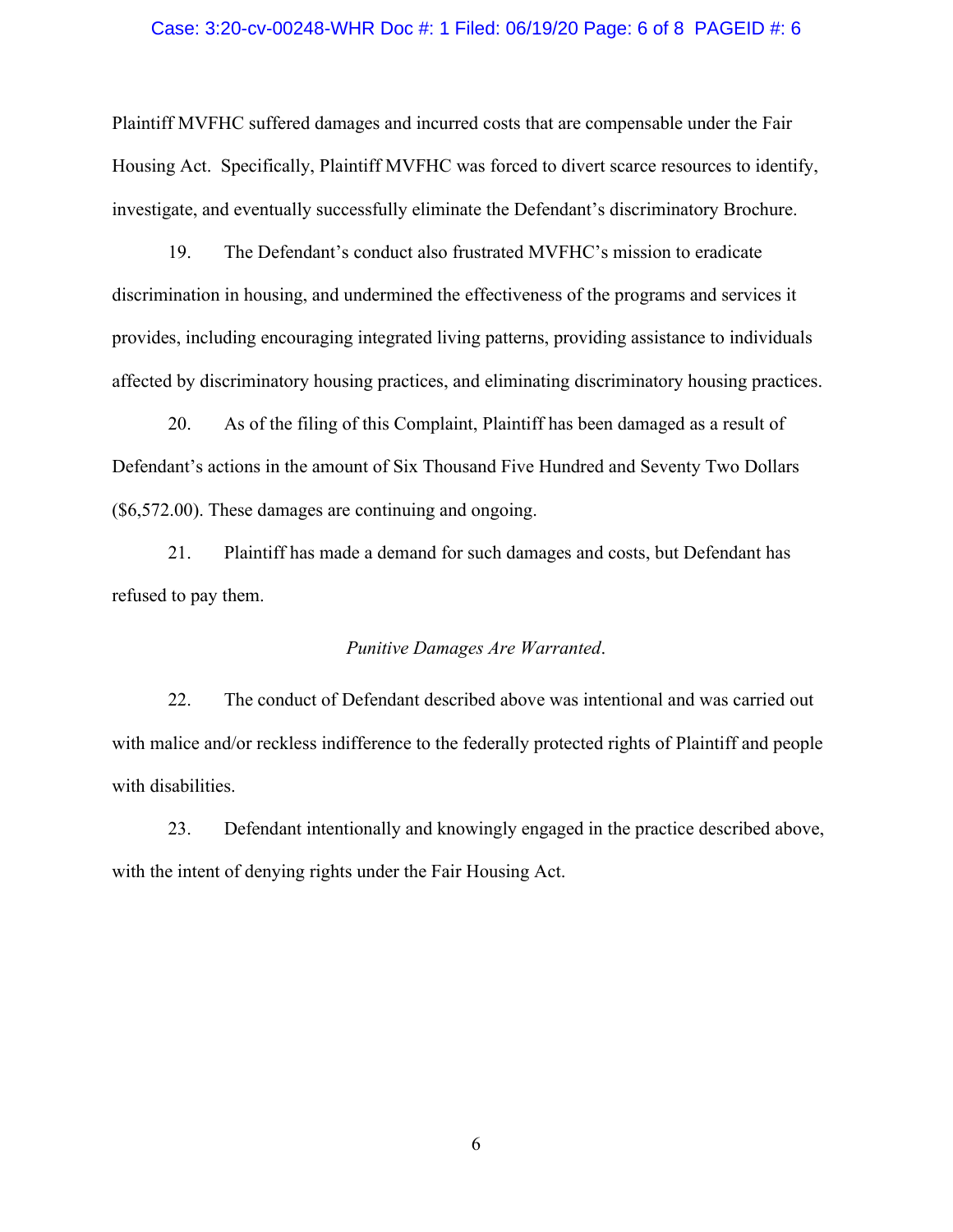### **CLAIM FOR VIOLATION OF THE FAIR HOUSING ACT**

24. Plaintiff adopts and re-alleges the allegations of paragraphs 1 through 23 of this Complaint.

25. Defendant injured Plaintiff in violation of the FHA by committing the following discriminatory practices:

a. Making, printing, or publishing, or causing to be made, printed, or published, statement with respect to the sale or rental of a dwelling that indicates a preference, limitation, or discrimination, or an intention to make any such preference, limitation, or discrimination based on disability, in violation of 42 U.S.C. § 3604(c).

### **JURY TRIAL DEMAND**

26. Plaintiff hereby demands a trial by jury.

### **PRAYER FOR RELIEF**

WHEREFORE, for the foregoing reasons, Plaintiff prays that this Court grant judgment in its favor, and against Defendant, as follows:

- A. Award compensatory damages to Plaintiff in an amount to be proved at a trial before a jury that would fully compensate Plaintiff for the injuries it alleged herein resulting from Defendant's unlawful discrimination.
- B. Award punitive damages in an amount to be proved at trial before a jury, that would punish Defendant for the willful, wanton, and reckless conduct alleged herein and that would effectively deter Defendant from engaging in similar conduct in the future.
- C. Award Plaintiff its reasonable attorneys' fees and costs.
- D. Award Plaintiff such other relief as this Court deems just and proper.